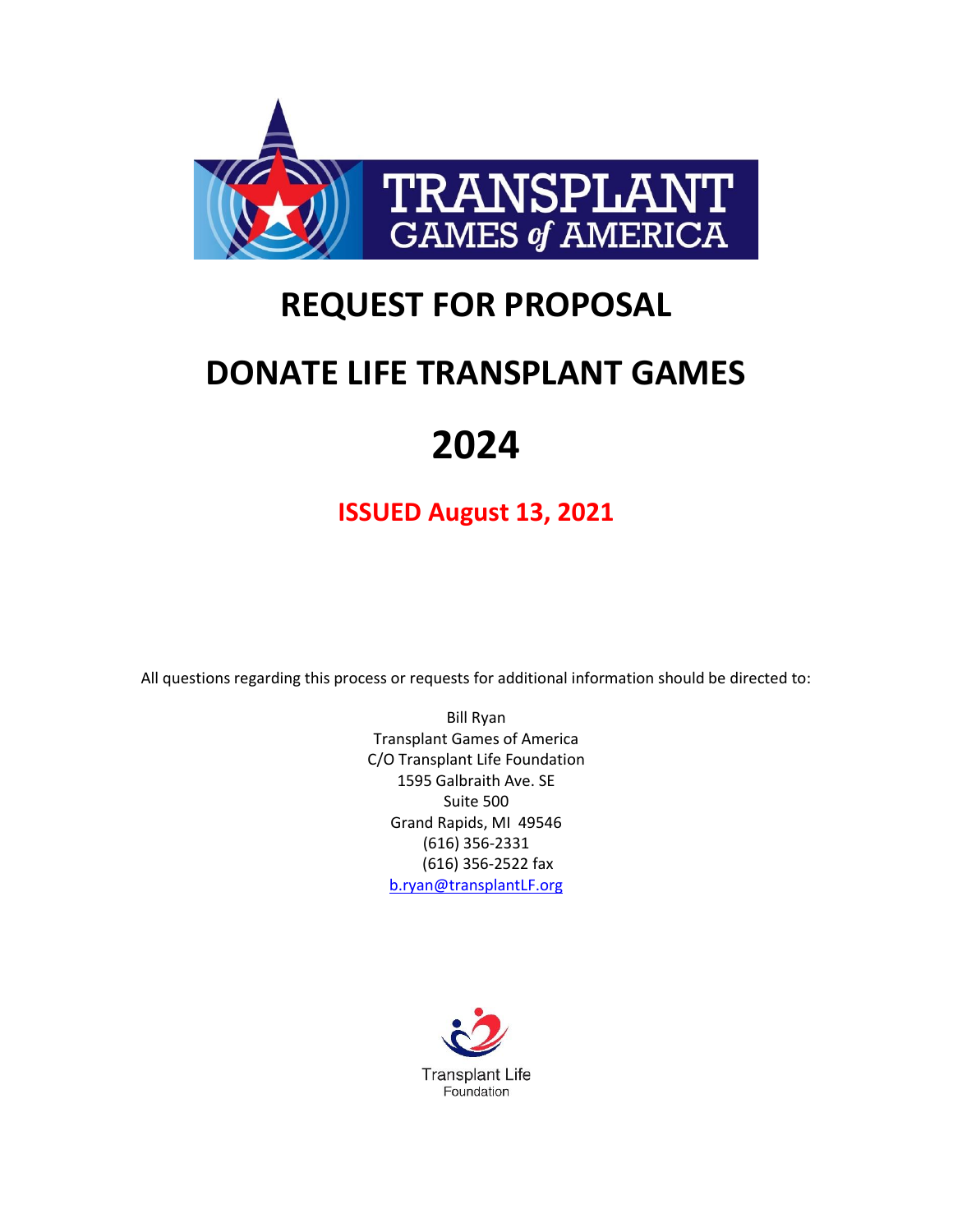# **REQUEST FOR PROPOSALS TO HOST THE DONATE LIFE TRANSPLANT GAMES**

#### **GENERAL INFORMATION**

#### **Objectives**

The Donate Life Transplant Games, produced by the Transplant Life Foundation is a national, festivalstyle event for organ, eye, and tissue recipients as well as organ donors, donor families, and supporters. The purpose of the games is to raise awareness of the tremendous advances in the field of transplantation, the critical need for donors, and to recognize donors and their families.

The Transplant Games follow a 32 year tradition and are held biennially. Athletes participate in up to twenty different sports and registered attendees have access to almost 50 other special events; however, the games are much more than an athletic competition. The event has become a significant reunion bringing together recipients, donor families, living donors, healthcare professionals, organ procurement organizations, family members, and friends. The games offer something for everyone. Some additional programs and activities held in conjunction with the games include:

- **5K Race/Walk for Organ, Eye, and Tissue Donation Awareness** A public event to support a national campaign to celebrate the gift of life, and to find more donors and save lives.
- **Donor Recognition Ceremony**  Part of the Honors Program, a memorial tribute to recognize individuals who have made the selfless act of donation. This stirring event allows transplant athletes and others to honor donors and their families for their tremendous gifts.
- **Seminar/Workshop Program**  A Series of programs of topical subjects designed to provide information, education, and support for individuals in all stages of the transplantation process. Includes grief counseling, adaptation, and wellness training.
- **TGA Village** A central focus of the Transplant Games of America includes the TGA village-a gathering place for athletes, donor families, and living donors to congregate and enjoy each other in a setting that is both relaxing and fun. The village includes an internet café, a lounge for kicking back and enjoying friends amidst sponsor exhibits, vendor booths, and pin trading area. A central stage hosts a series of events including the "Live! From the TGA" broadcasts, various entertainment features, and culminates with the Living Donor Tribute and Closing ceremonies.

The Transplant Games include competitive events meant to challenge and draw interest from all transplant recipients and living donors. As with many of the festival events, including the Olympics, the Donate Life Transplant Games include events that are physically and mentally challenging. Transplant athletes compete for Gold, Silver, and Bronze medals within two divisions as well as competitive age groups ranging from as young as 2 years old with no upper age limit.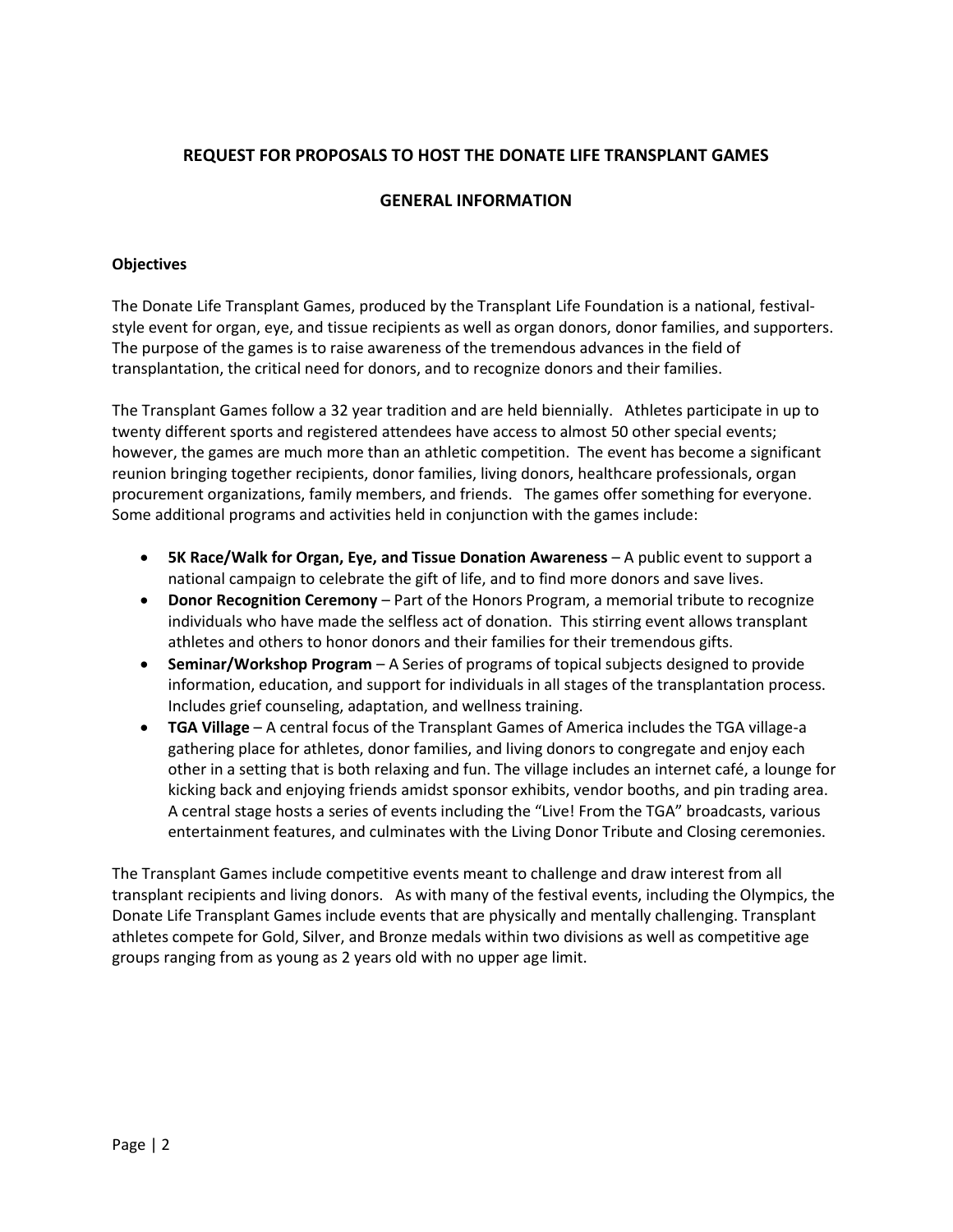The list of competitive medal events planned for 2024 are as follows:

| 5K Road Race            | Badminton               |
|-------------------------|-------------------------|
| <b>Ballroom Dancing</b> | Basketball              |
| <b>Bowling</b>          | Cornhole                |
| Cycling                 | Darts                   |
| Golf                    | Lyrics for Life         |
| Pickleball              | Racquetball             |
| Swimming                | <b>Table Tennis</b>     |
| <b>Tennis</b>           | Texas Hold-em Poker     |
| Track & Field           | <b>Trivia Challenge</b> |
| Volleyball              | Virtual Triathlon       |
| Youth Olympiad          |                         |

\*\* The Transplant Life Foundation reserves the right to increase, decrease or change the mix of sports depending on local conditions and changes in the competitive environment.

Below are expected attendance statistics for the 2024 Donate Life Transplant Games produced by the Transplant Life Foundation

| <b>Opening Ceremonies</b>       | 8,000-10,000 |
|---------------------------------|--------------|
| <b>Donor Families</b>           | 800-1000     |
| Living Donor Athletes           | 250          |
| <b>Living Donors</b>            | 250          |
| <b>Transplant Athletes</b>      | 1,800        |
| <b>Transplant Professionals</b> | 300          |

**The estimated economic impact from this six-day event is valued at over \$10 million dollars brought into the community by these visiting participants.**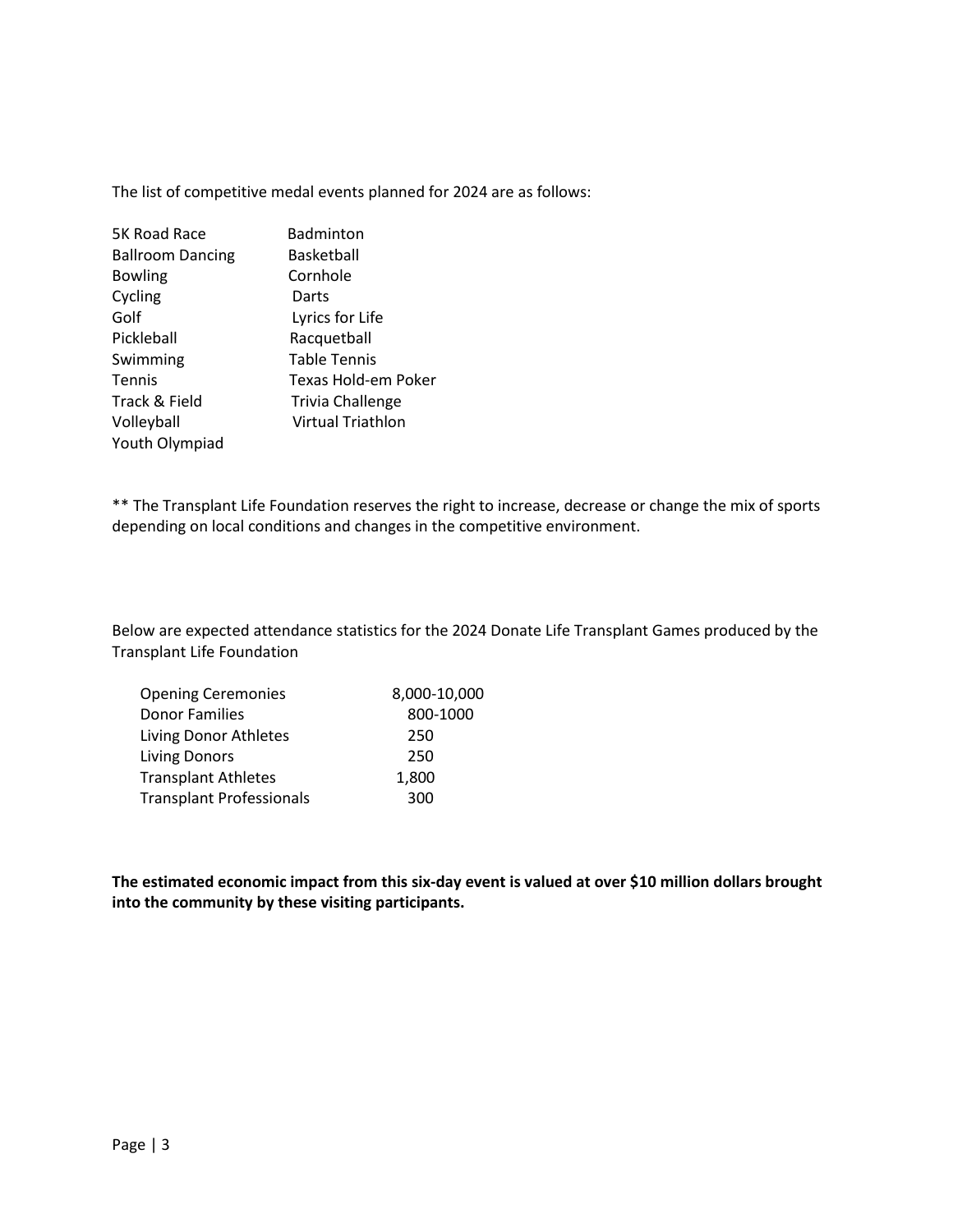## **SITE CRITERIA**

#### **Proposed Event Dates**

**Proposed dates for the Donate Life Transplant Games should be no earlier than the last week of June and no later than the second week of August.** The games are to be a total of 6 days in length depending on related special events. Although the schedule can be adjusted depending on competition venue availability, the preferred schedule would be Friday through Wednesday. Holiday weekends are acceptable but not preferred. When proposing dates and sites, you must include other major events scheduled in your area during the same time frame.

#### **Geographical Information**

The Transplant Games of America events are designed to provide travel opportunities for participants and attendees. The goal is to be diverse in that opportunity while attempting to be equitable in distributing the games around the country. At the same time it is important to keep in mind the expenses accrued for athletes and supporters traveling to distant locations. Please note that cities with geological elevations higher than 4,300 feet can present challenges for lung transplant recipients.

#### **Transportation**

A major airport with competitive service is required. Distance from airport to site, transportation arrangements, scope of services, and cost are all considerations in the bid process. A maximum time of twenty minutes from main venue to any other venue is ideal. Scope of service needs include motor coaches, para-transit, and staff car rentals as well as limo, taxi, and public transportation discounts.

#### **Accommodations**

It is desirable for an accommodation plan that places hotels, motels, and campus facilities as close together as possible and situated near main competition venues. RV and campground options should be included as well. Previous games have utilized 900-1200 rooms within the event block on peak nights.

A guideline for a typical room night usage pattern:

|  |  | Thu Fri Sat Sun Mon Tue Wed               |  |
|--|--|-------------------------------------------|--|
|  |  | 07/26 07/27 07/28 07/29 07/30 07/31 08/01 |  |
|  |  | 300 1,000 1,200 1,200 1,000 900 750       |  |

Optimal housing costs would be in the \$110-\$160 range per room and consideration for room and/or special event rebate would be ideal along with complimentary breakfast.

For on-campus housing, only suite/apartment style units will be considered. Please indicate the price range and room configuration for each residence and indicate whether the rate includes a campus meal plan. Depending on location and climate, air conditioning may be required. Linens and towels must be included. Please provide rate information along with included amenities such as Internet access, free local phone service, laundry facilities, etc.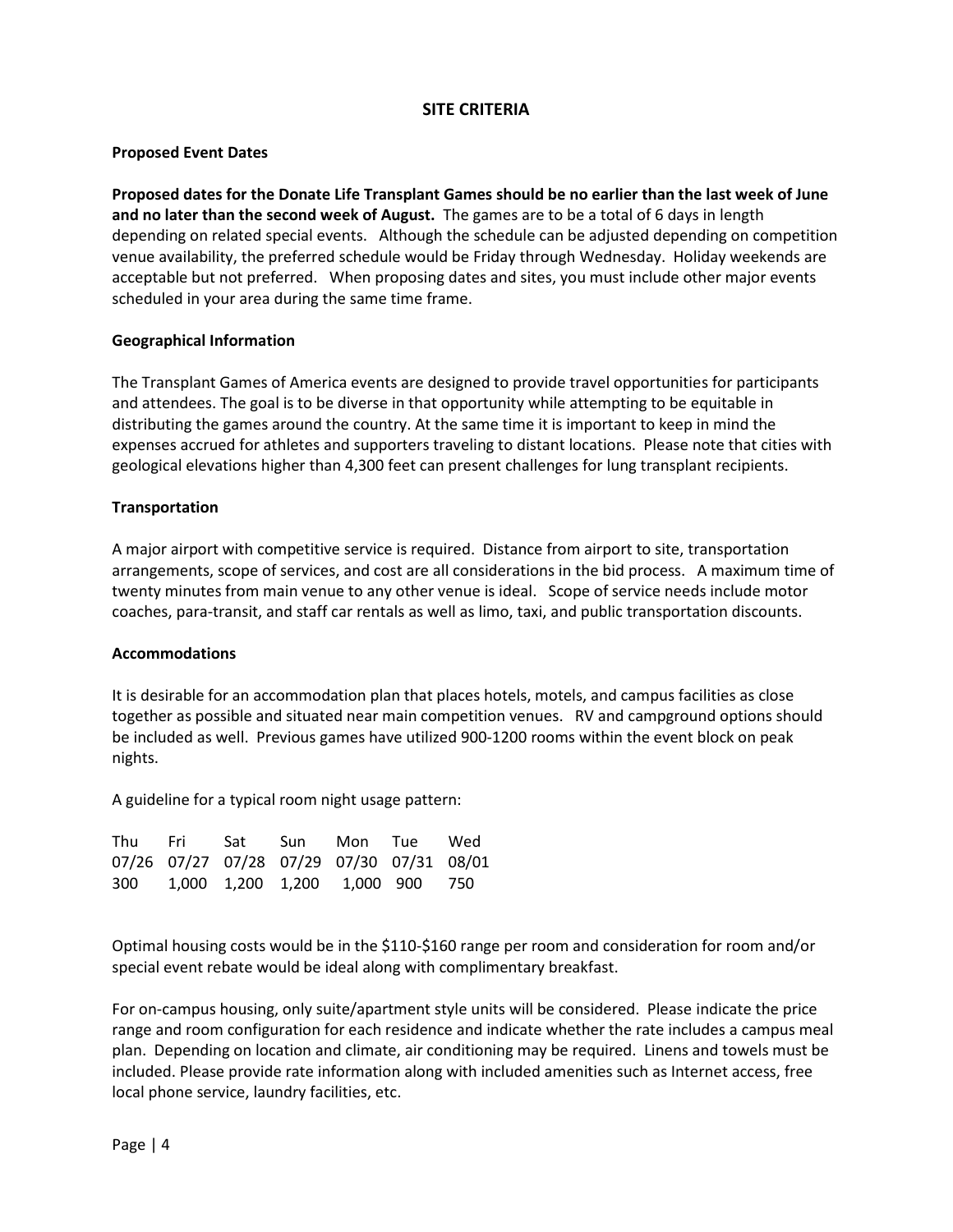Proposals should include basic cost estimates for each type of housing (hotel & campus housing). TGA staff will with a local group to negotiate specific rates for housing. Rates can include a rebate to TGA to subsidize transportation and special event services for participants.

Teams may wish to maintain team meeting space and/or hospitality suites for the duration of the games. **Each hotel should allocate two (2) complimentary meeting rooms for this purpose**.

#### **Venues**

The location for the Donate Life Transplant Games must be a desirable destination for participants and their families. The bid should provide detailed information on the location and surrounding areas to help educate the potential attendees and promote the destination.

Sites for the games have typically been major universities with extensive sports facilities. However this is not required. Non-university settings (i.e. convention centers, resorts, sports complexes, etc.) that can provide the facilities needed as well as low-cost housing will be considered. The bid must include floor plans for each proposed facility. It is expected that all facilities will be air-conditioned. **For medical reasons, it is required that all facilities provide or permit the use of donated water and/or electrolyte replacement beverages for athletes at no charge.**

Multiple competition venues at a single site are preferred. The site(s) must be Americans with Disabilities Act (ADA) compliant. The facilities should be of sufficient size that flexibility in scheduling events is possible. Competition venues should be available for practice prior to competition.

In some cases, the games have hosted badminton, basketball, table tennis, cornhole and volleyball in a convention center space. Using this scenario, sport court tiles are set on the floor for the duration of the event. The space and equipment is repurposed each evening for the next day's sport. A minimum of 100,000 square feet, column-free is necessary for competition courts and practice courts. The number of courts may vary but should include a minimum of ten (10) courts. Courts are high school regulation basketball courts (84' x 50'), including six feet deep end lines and four feet wide side lines on the perimeter for safety run off (totaling 96' x 58' per court). Sport court may be assembled contiguously or as separate courts. Spacing between court areas must allow for athlete and spectator traffic without congestion. A minimum height from the floor to the lowest impairment or overhanging obstruction shall be no less than 34 feet. Column-free space is preferred; however, columns must be spaced far enough apart to accommodate individual court dimensions. The convention space needs to accommodate courts, portable bleachers and chair seating for a minimum of 1,000 spectators, medical station, tournament desks, and award areas. Total convention center space will typically exceed 200,000 square feet.

The size and complexity of the games require the active involvement of the host institution. In addition to use of physical facilities, the institution's infrastructure-staff, transportation, and other services are necessary in order to successfully execute the games.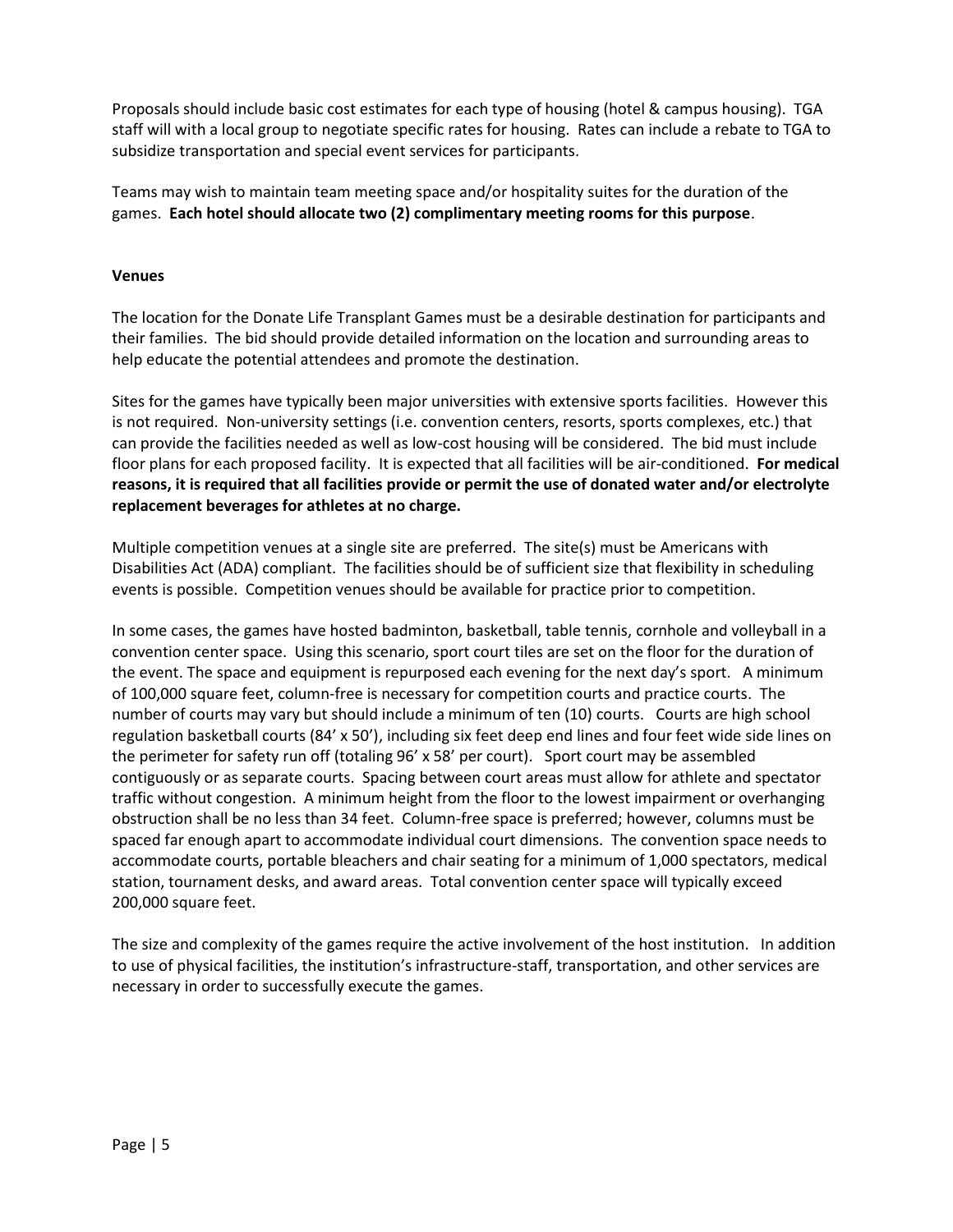If there is a cost associated with the use of site venues, the bid must include facility requirements (security, ushers, maintenance, etc.) along with related cost estimates for expenses of each proposed facility and indicate whether the facility is a union or non-union house. Sample rental agreements and rate sheets for all venues should be included with your proposal. Rate sheets should be complete including any related charges for internet access, accessories, room drops, parking, valet parking, resort fees, fitness center access, baggage handling & storage, shipping & receiving services, labor rules & regulations, utilities, cleaning, trash removal policies, gratuities, and insurance requirement. Facilities must have specific recycling policies and procedures in place.

#### **General Sports Information**

The following facilities and equipment will be necessary based on previous games and should be used as a general guideline. Final numbers may vary. These facilities will be needed over the full course of the games, although events may not be running simultaneously. Events might require more than one venue available at a given time. When sporting equipment is not available from the facility, bid must identify sources through which equipment will be secured.

| <b>BADMINTON</b>         | A facility large enough for ten (10) to twelve (12) courts with necessary nets,<br>poles and related equipment. Competitors will bring their own racquets.                                                                                                                                                                                                                                                                                                                                                                                                                                                                                                                                                              |
|--------------------------|-------------------------------------------------------------------------------------------------------------------------------------------------------------------------------------------------------------------------------------------------------------------------------------------------------------------------------------------------------------------------------------------------------------------------------------------------------------------------------------------------------------------------------------------------------------------------------------------------------------------------------------------------------------------------------------------------------------------------|
| 3-ON 3 BASKETBALL        | Space for a minimum of ten (10) to twelve (12) half-courts; twelve (12) is<br>preferred. Seating should be provided for a minimum of 1,000 spectators.                                                                                                                                                                                                                                                                                                                                                                                                                                                                                                                                                                  |
| <b>BOWLING (Singles)</b> | At least sixty (60) lanes in a single facility is optimal, but multiple facilities will be<br>considered. Bid must identify distance from main competition venue, cost per<br>game and fees for shoe rental. Computerized scoring is required.                                                                                                                                                                                                                                                                                                                                                                                                                                                                          |
| <b>BOWLING (Doubles)</b> | A least sixty (60) lanes are needed. Please indicate distance from competition<br>venues.                                                                                                                                                                                                                                                                                                                                                                                                                                                                                                                                                                                                                               |
| <b>CYCLING</b>           | Preferably, the course should be twenty (20) kilometers (12.2miles). As a<br>minimum requirement, the course should contain no more than five (5) loops<br>which would approximate 4 km per loop. Automatic timing is required. Include<br>any related costs for chip timing. It would be ideal for this event to be staged<br>immediately following the 5K Road Race, on the same course, using the same<br>timing system. The availability of bicycle rentals is preferred but not required<br>Bike safety inspections are conducted on the day of the race and must be<br>provided by a local racing authority. Shuttle driving distance more than 30<br>minutes, no more than three (3) miles for cyclist rideover. |
| GOLF (Singles)           | Two eighteen-hole courses are needed to be available for a "shotgun" start.<br>Indicate distance from main competition venue. Golf carts must be available for<br>participants. Include course scorecard with dimensions and provide slope<br>parameters. There is an expectation for small groups of spectators to be<br>allowed on the course.                                                                                                                                                                                                                                                                                                                                                                        |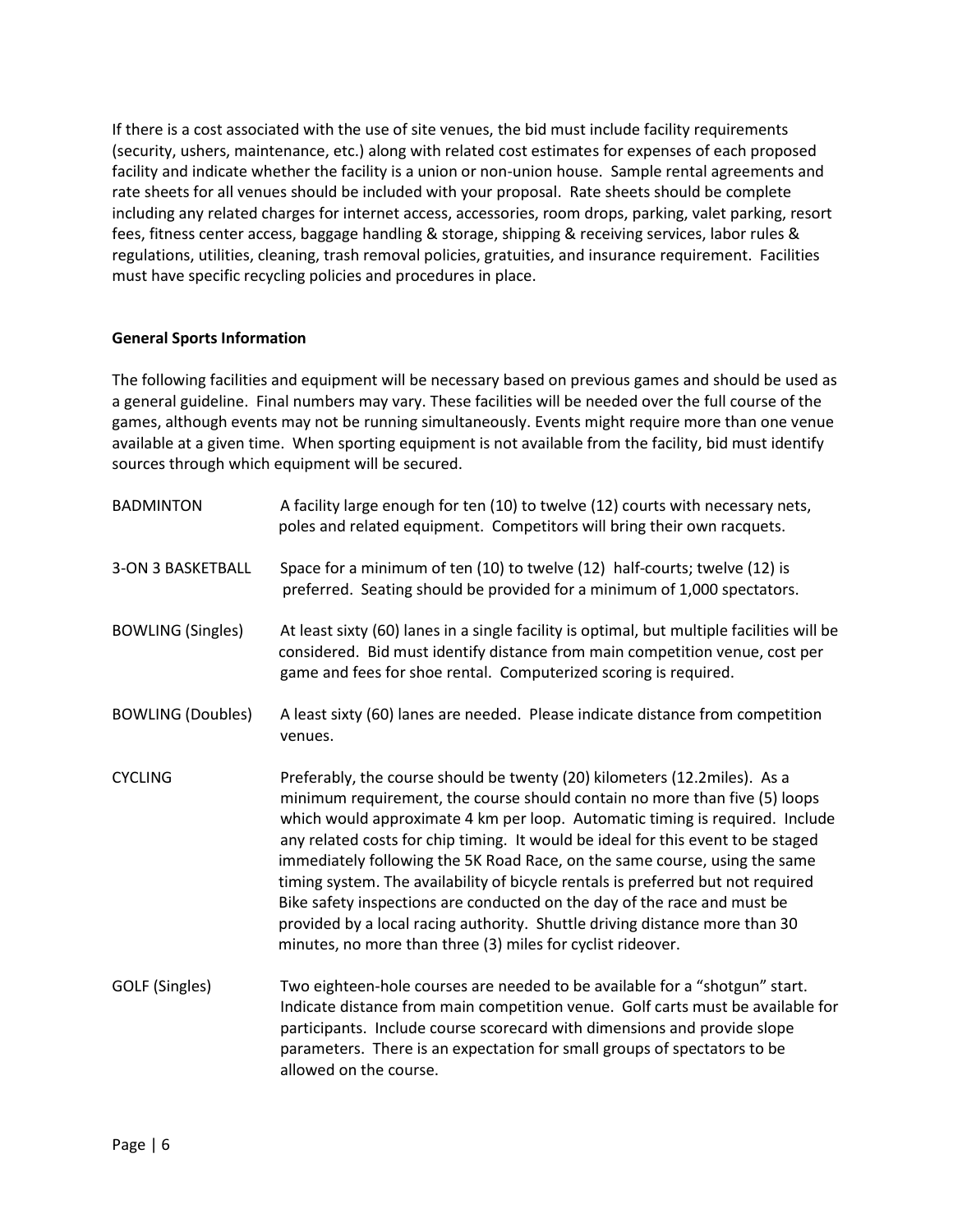GOLF (Doubles) An eighteen-hole course is required to be available for a "shotgun" start or assigned tee times. Please indicate distance from the main competition venue. Golf carts must be available for participants. Include course scorecard with dimensions and provide slope parameters. There is an expectation for small groups of spectators to be allowed on the course. PICKLEBALL A facility large enough for twelve (12) to sixteen (16) courts with nets, poles and related equipment. 5K WALK/RUN A five kilometer (3.1 mile) course. (Please submit description or outline of course with proposal). Automatic timing system is required. A flat road course that could also be used for cycling competition is preferred. Trails are prohibited. **PLEASE NOTE THIS EVENT WILL ALSO BE OPEN TO THE PUBLIC AND IS AN AWARENESS EVENT AS WELL AS A COMPETITION.** SWIMMING Twenty-Five (25) or fifty (50) meter (or yard), eight lane pool with fully automated timing is required. Seating for a minimum of 500 spectators. TABLE TENNIS Fifteen (15) tournament quality tables in a suitable competition venue needed. TENNIS Requires a minimum of ten (10) courts. TRACK AND FIELD For Track: Eight (8) lanes, 400m synthetic track with fully automated timing. Preferably two (2) long jump pits, one (1) high jump, starting blocks, shots (age group weights), relay batons, and covered seating for a minimum of 1000 spectators. For Field: Football or Soccer sized softball throw field, 300' x 150' or larger. VOLLEYBALL Requires a facility with a minimum of ten (10) to twelve (12) courts. Twelve (12) is preferred along with adequate space for spectators. Seating for a minimum of 1000 spectators.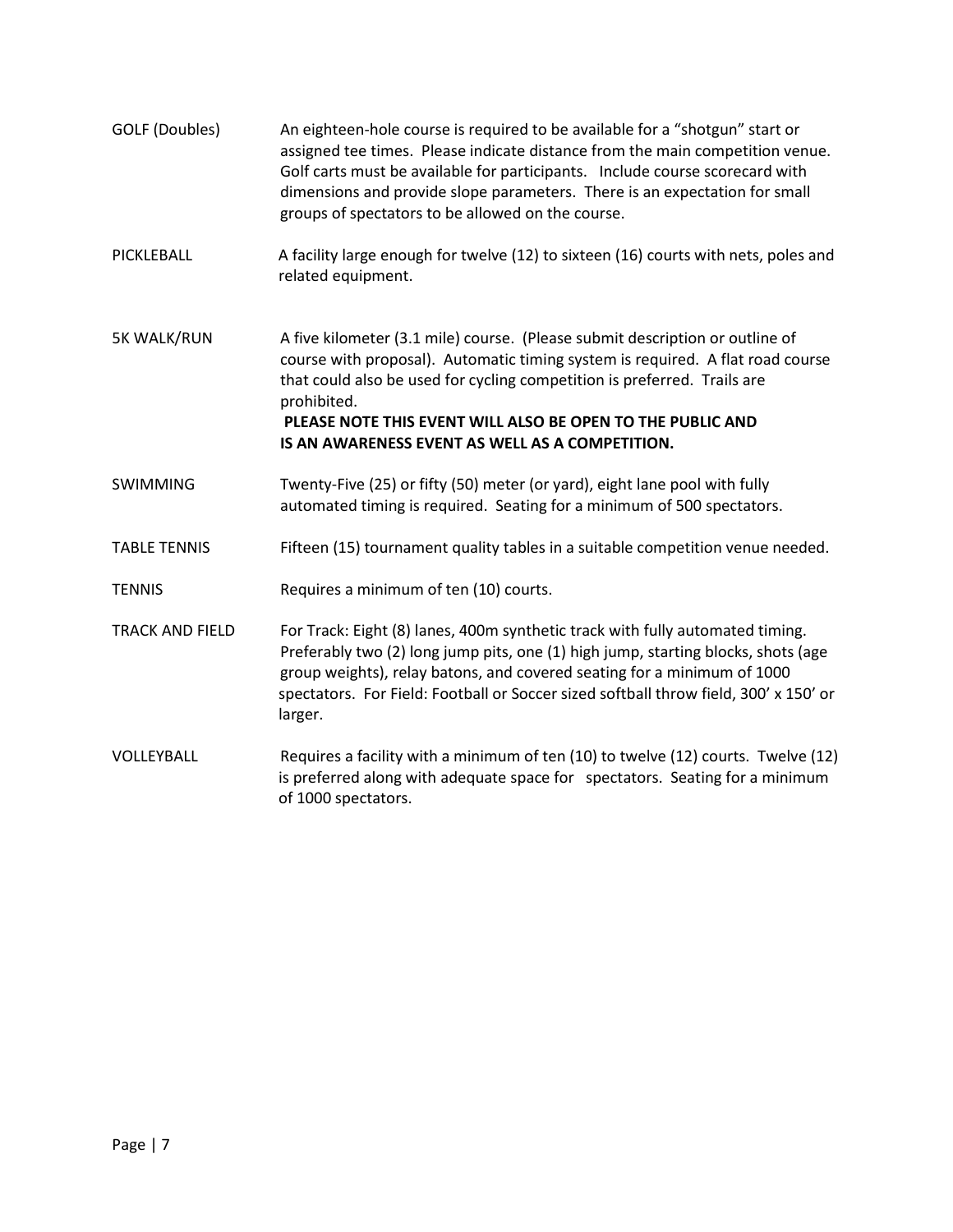# **Other Requirements**

| <b>CLOSING CEREMONY</b>                          | We have been moving toward hosting this event within the TGA Village, but<br>interested communities should include a plan for 5,000 seat arena or stadium.<br>Provide detailed description of equipment and services included in the rental,<br>such as use of screens, staging, lights, power, meeting rooms. |
|--------------------------------------------------|----------------------------------------------------------------------------------------------------------------------------------------------------------------------------------------------------------------------------------------------------------------------------------------------------------------|
| <b>COFFEE HOUSE</b>                              | A meeting space is required to accommodate 500 people in rounds. Facility<br>must provide or permit donated coffee, tea, pastries, and supplies for this<br>function at no charge.                                                                                                                             |
| <b>CEREMONY</b>                                  | DONOR RECOGNITION Appropriate auditorium with seating for a minimum of 3,000-4,000 is needed.<br>This space should be appropriate for a memorial service.                                                                                                                                                      |
| & EXPO                                           | GAMES REGISTRATION Ballroom or Exhibit Hall space is needed with approximately 35,000 square feet<br>Expo area will need to accommodate up to fifty (50) 10' x 10' exhibit booths.<br>Space must include capabilities for electrical and Internet connection. Outline<br>any exhibitor/vendor restrictions.    |
| <b>OPENING CEREMONY</b>                          | 10,000 seat arena or stadium is required. Provide a detailed description of all<br>equipment and services included in the rental such as use of screens, staging,<br>lights, power, and meeting space.                                                                                                         |
| <b>QUILT-PINNING</b><br><b>CEREMONY</b>          | Meeting space needed to accommodate 500 people in rounds. Facility must<br>provide or permit donated coffee, tea, and pastries for this function at no<br>charge.                                                                                                                                              |
| <b>TEAMS TAILGATE</b><br><b>PARTY</b>            | Indoor or outdoor space is desired for gathering location for 5,000 people near<br>Opening Ceremonies venue.                                                                                                                                                                                                   |
| <b>TGA VILLAGE</b>                               | Indoor space near main competition venue to be open during games for<br>athletes, donor families, living donors, and immediate family members.<br>Services include providing general information, competition results, messages,<br>and a general lounge area. Message and results boards must be available.   |
| <b>TRANSPLANTATION</b><br><b>UPDATE MEETINGS</b> | Conference facilities required for 150-250 person meeting with break-out<br>sessions.                                                                                                                                                                                                                          |
| <b>WORKSHOPS &amp;</b>                           | Meeting space is desired for up to 20 breakout sessions for approximately<br>1,000 participants.                                                                                                                                                                                                               |
| <b>SHARING SESSIONS</b>                          | Space for these sessions should be appropriate for bereaved families.                                                                                                                                                                                                                                          |
| YOUTH EXCURSION                                  | Activity or excursion required with proximity to competition venues for the                                                                                                                                                                                                                                    |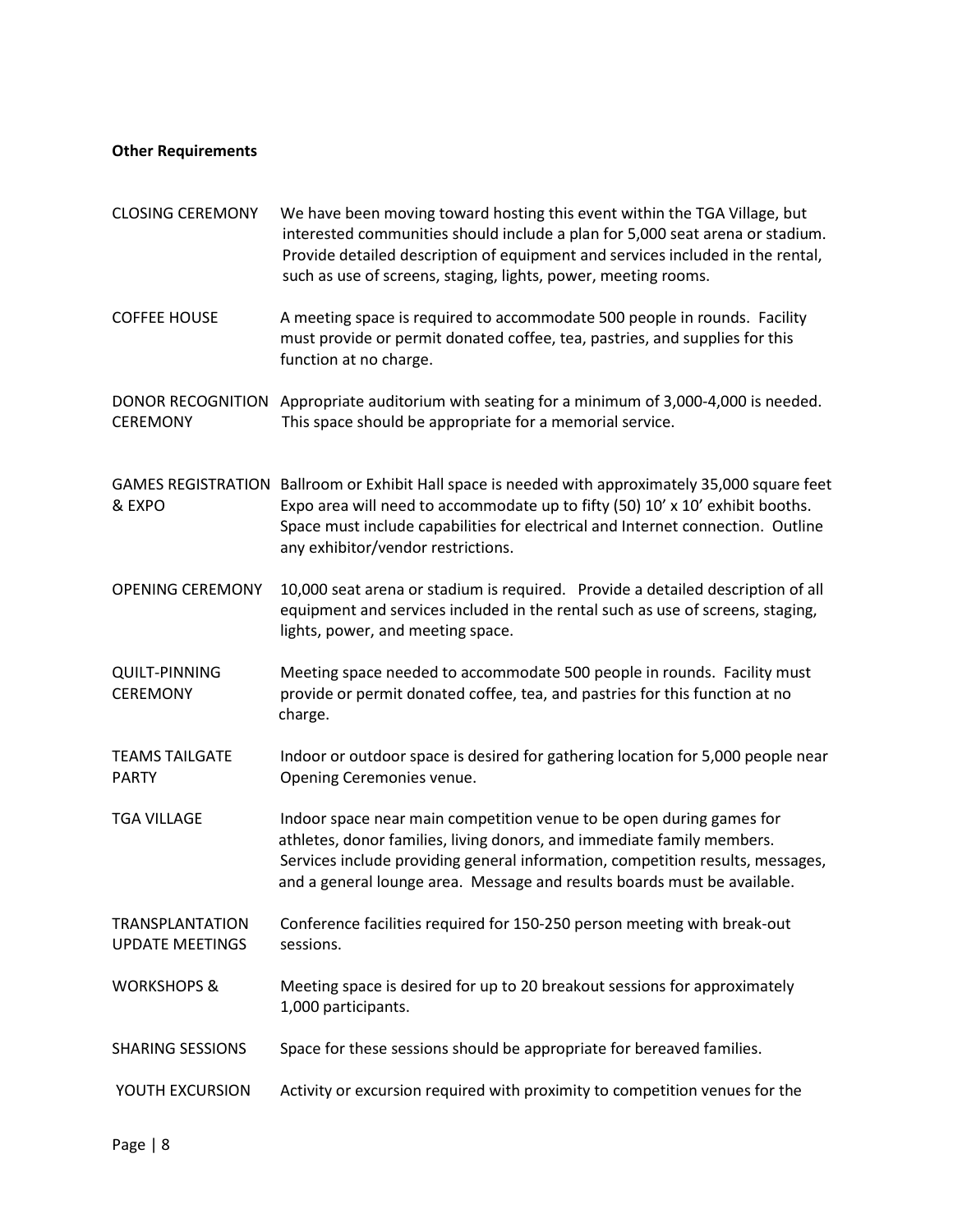purpose of entertaining approximately 200-300 children. Previous games have included science centers, zoo trips, and amusement parks.

#### **Additional Bid Considerations**

Bids may include unique benefits and/or amenities that demonstrate additional support for the games in order to differentiate bid from competing cities and to strengthen the overall proposal. Below is a partial list of examples of items that are not required but are desirable:

Additional funding over and above the minimum \$1,000,000 to accommodate for local economic conditions, or for general support of the Transplant Life Foundation.

Complimentary hotel accommodations for site visits (up to 50) Complimentary secured back-of-house storage or workroom space 2,500-3,000 square feet with receiving services for materials being shipped (from 30 days prior to the event and 7 days after completion of the games)

Complimentary meeting space during the event.

Complimentary function space for team receptions, daily meetings, hospitality rooms, etc.

Complimentary beverages, breakfast pastries, and/or snacks for volunteer check-in areas.

Host "Team Manager's Training Session" including complimentary sleeping rooms for up to 100 people for two (2) nights.

# **RESPONSIBILITIES OF THE LOCAL HOST**

The Transplant Life Foundation in partnership with the local host is responsible for overseeing and managing all aspects of the Donate Life Transplant Games. The local host assists and where appropriate, manages relevant activities of the games. To insure success, the TLF staff will work in concert with the local host to ensure appropriate resources to implement this multifaceted event from a national and local perspective. The local host will secure and enlist resources to improve the quality of the games.

Specific areas where the local host is expected to assist:

- Local Fundraising and community/corporate recruiting
- Event management support (venues, transportation, housing, etc.)
- Volunteer recruitment, coordination, and management
- Local public relations and marketing
- Medical Support
- Local host activities (community events i.e., "Race/Walk for Donation, greeters, ambassadors)

The host will be expected to form a local organizing committee whose members will have expertise in each of the above areas. These volunteers should be solicited from, but not limited to, public relations and marketing organizations, civic and public organizations, organ procurement organizations, transplant centers and hospitals, sports medicine and sport therapy professionals, and local college and university groups. A roster of potential contacts that have agreed to support the event in this capacity should be included with your proposal.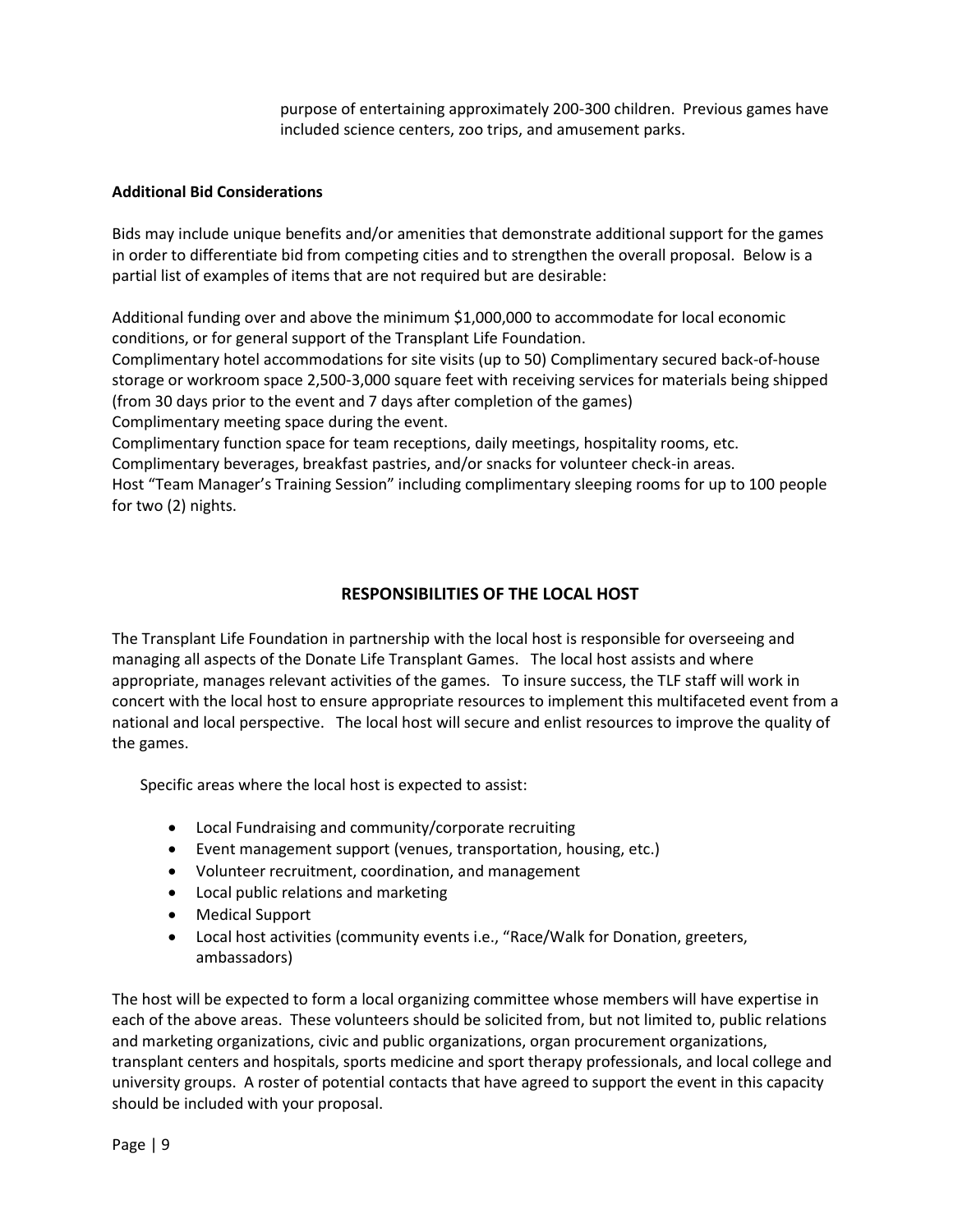#### **Host Partnerships**

The local host will benefit from contacts and relationships established in developing the bid proposal to host the games. Previous bidders and hosts have forged relationships with local institutions, media professionals, government agencies, and convention and visitors bureaus which have provided visibility and support from within the community. The ability to attract various groups and organizations that can enhance the overall strength of the games will carry significant weight in the analysis of the bid.

A critical factor in establishing local partnerships is the ability of the local host to bring the issue of organ, eye and tissue donation to the forefront. A significant opportunity created by the Transplant Games of America is the ability to foster unique programs and initiatives to advance community goals and objectives in the areas of donation and transplantation. An important part of the decision to award the Transplant Games to a particular site is how well the games can be leveraged to further our joint mission objectives.

The relationship between The Transplant Life Foundation and the local host is a partnership which extends beyond the use of facilities and space. A significant commitment is required in all areas to ensure the success of the games and the proposal should reflect an understanding of the level of commitment from all local groups that will be associated with the games. The proposal should list committed institutional resources, support, and contact information.

#### **Fund Development and Sponsorship**

Managing and executing the Transplant Games involves a substantial financial fundraising commitment by the local host to help cover operational costs. These costs are subsidized by contributions generated through local and national efforts in sponsorships, donations, and in-kind support. Locally hosts will be expected to develop sponsorships to help support and host the games. Transplant Centers, local organ procurement organizations, histocompatibility labs, as well as voluntary health organizations are all resources and most are members of the Organ Procurement and Transplantation Network (OPTN). These groups are likely to provide financial support and assistance in the area of public education about organ donation, transplantation, and the promotion of the donor registry in your area.

The ability of the local host to raise funds and secure sponsorships within the region is an important factor in the decision to award the bid. Firm pledges in writing are required at the signing of the Host Agreement. The Transplant Games of America will work closely with the local host's fundraising committee to develop a strategic fundraising plan that will be utilized throughout the process to achieve the overall fundraising objectives. A bid fee will be required by the local organization selected to host future Transplant Games of America. This fee is used to cover annual administrative costs associated with maintaining participant databases and national sponsor relations. The bid fee, subject to submitting a proposal to host The Transplant Games of America and being selected as a future host, is \$20,000. Fifty percent (50%) of this fee (or \$10,000) will be due upon award of the bid; the remaining 50% is due to Transplant Games of America two months prior to the start of the games. The local host must commit to the following fund development and sponsorship plan: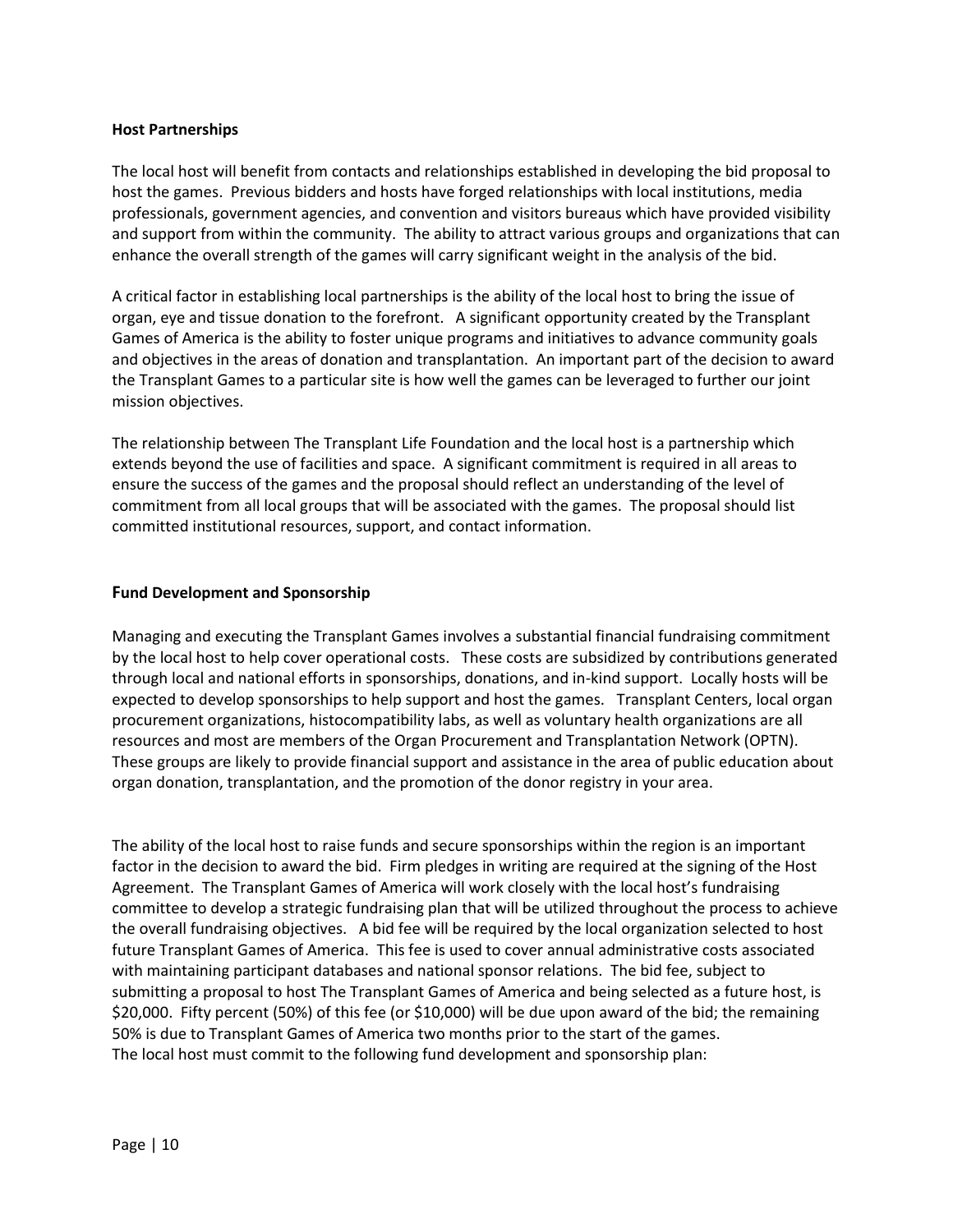- 1. A minimum local fundraising goal of \$ 1,000,000 is required. This may include in-kind products and services that help reduce the budgeted event expenses. A listing of all potential sponsors and funding sources should be provided, including a description of the projected financial commitment and methodology to approach each organization.
- 2. Identification of government and private foundation grants that may be available to support the Donate Life Transplant Games.
- 3. A description and explanation of any non-volunteer human resource commitment pertaining to fundraising should be included. Identify and list all fundraising staff committed by local host and other groups participating in this project.

#### **In Kind Donations: Services and Product**

There are many opportunities for local businesses and organizations to support the Transplant Games of America through in-kind donation of goods and services. Each community will have different resources available but the ability of a local host to identify local resources to offset game costs will weigh considerably in the bid evaluation. Specific examples might include:

- Transportation Services
- Medical Support (emergency support, supplies, facilities)
- Copy Service
- Portable bathroom facilities
- Food & Beverage
- Communications Equipment (hand-held radios, cell phones)
- Computer and Internet Services
- Entertainment Equipment (televisions, laptops)
- Entertainment (talent)
- Drayage & Décor (staging, signage, pipe & drape)
- Facilities (hotel rooms, meeting rooms, arena use)
- Athletic Supplies (equipment, awards)

#### **Local Event Manager**

The local host organization at its own expense is required to appoint a full time staff member to serve as the primary point of contact for the organization, administration, and management of the games.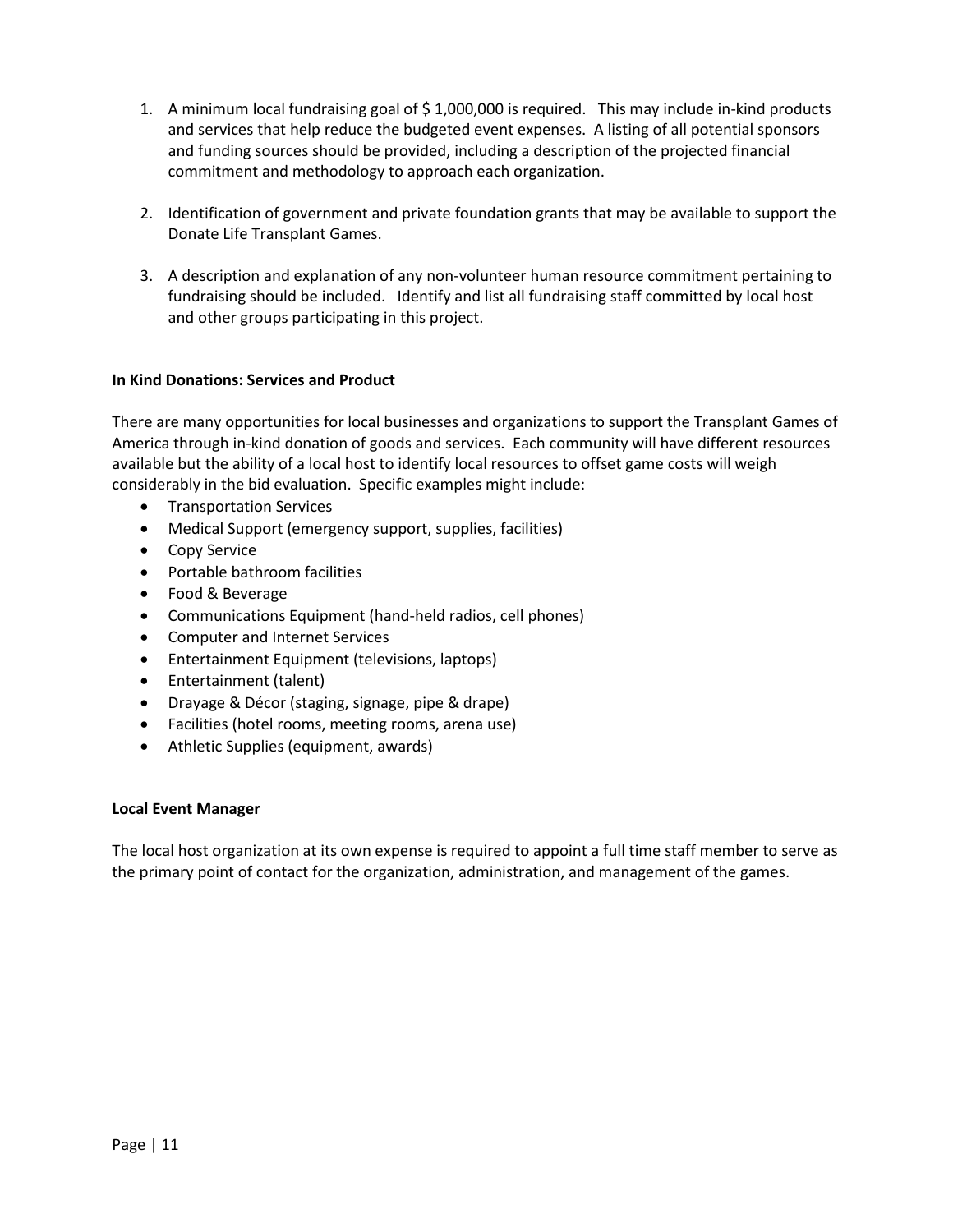#### **Local Organizing Committee**

The local host must create a local organizing committee (LOC) to assist the Transplant Games of America staff in managing and coordinating the Transplant Games of America. It is recommended that the committee include individuals responsible in the following areas:

- Special Events
- Marketing
- Fundraising
- Opening & Closing Ceremonies
- Sports/Games
- Athletes Village
- Transportation
- Housing
- Media/Public Relations
- Medical
- Government Relations
- **Finance**

#### **Sports Management**

Each sporting event in the games is managed by a **Sports Director** and a **Site Manager.**

#### **Sport Director**

Sport Directors are generally volunteers who have specific and extensive experience in managing events related to the sport for which they are responsible. Typically they are professionals in the direct field to which they are assigned. Ideally, these individuals have experience in previous transplant games and understand the unique nature of the experience for the athletes, their families, donors, and supporters. The Sport Director has overall responsibility for the administration of their sport. During preparation and planning for the games, the director works with the Transplant Life Foundation and the LOC to prepare the venue for the event and determine volunteer needs and responsibilities, works with the transplant games staff on event entries, develops and interprets the rules of the competition, and formats the competition to fit the space, time, and constraints of the venue. This would include bracketing, seeding, and anticipating officiating and volunteer needs as necessary. On site, the Sports Director manages the overall competition and medal presentations under the auspices of the Transplant Life Foundation.

#### **Site Manager**

The Site Manager works with the Sport Directors and is critical to the success of the event. The Site Manager is responsible for all aspects of venue operations, including the following:

- Venue Layout
- Staffing & Security
- Hours of Operation
- Signage and Brackets
- Field/Contest Marking
- Event Personnel (announcers, sports officials, scorers, technical experts, etc.)
- Game & Facility Equipment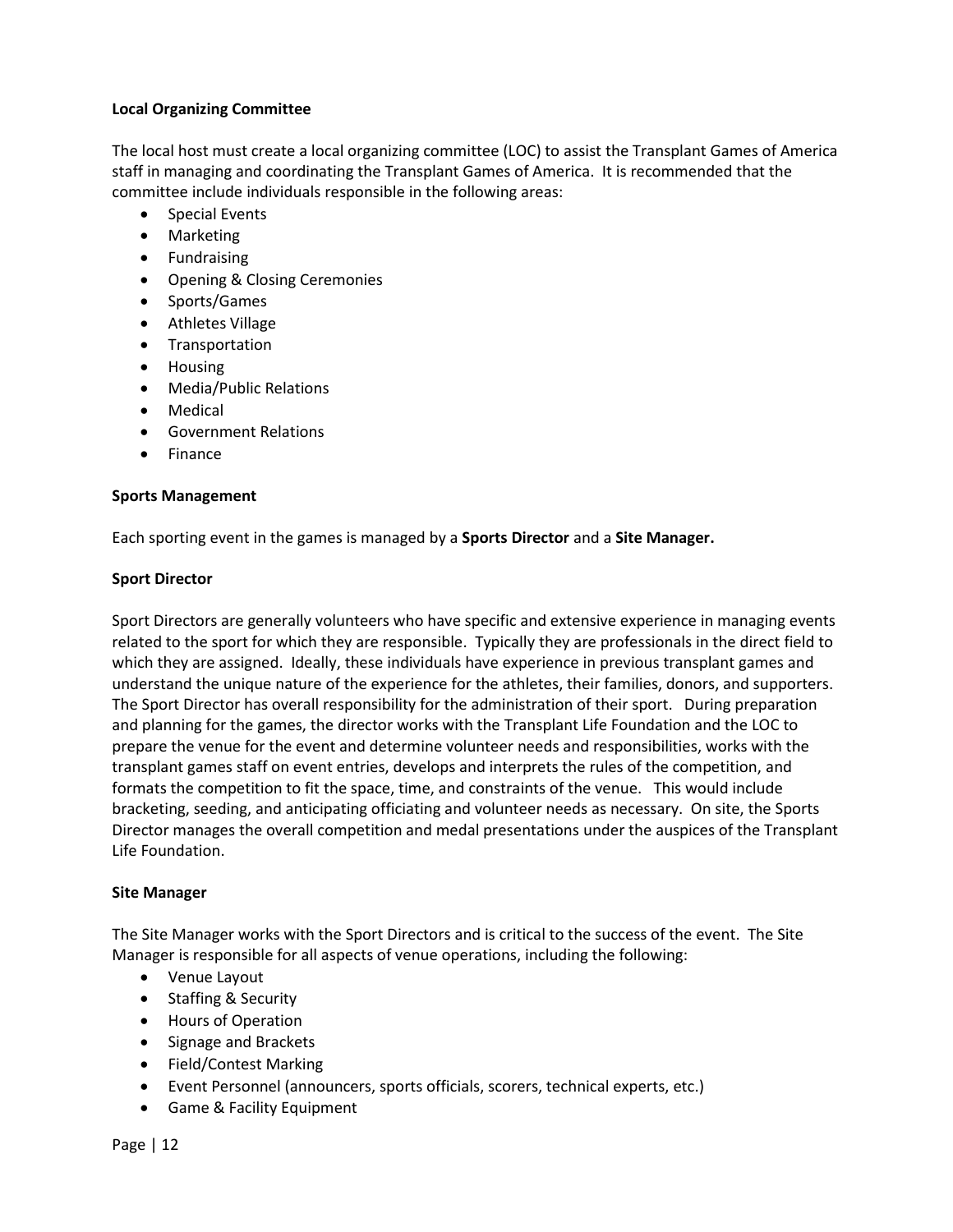#### **Volunteers**

A large and reliable volunteer organization is important to the success of the games. Many people will be needed, and the degree of their involvement will vary. Some volunteer requirements are minimal but others may be extensive throughout the games. The total on-site volunteer hour requirement can exceed 4,000 hours with upwards of 1500-2000 individuals working on over 1,000 different tasks related to the games and special events. Even more volunteer hours may be necessary for future games.

Managing volunteer resources is a challenging task. Experience with major special events and managing a large corps of volunteers is necessary in attempting to recruit and train needed resources. Bidders must include in their proposal, with supporting evidence, information that demonstrates that they have been successful in recruiting and managing a volunteer team of the size and scope needed for the games and related activities.

The Local Host must commit to the following volunteer expectations:

- Identification of volunteer resources
- Provide an individual who will serve on the local organizing committee to lead volunteer effort
- Conduct volunteer recruitment, training, and management
- Commitment to supply required number of volunteers
- Identify meeting space for volunteer orientations
- Conduct on-going volunteer orientations
- Provide complimentary parking for event volunteers
- Supply volunteer meals and/or set up voucher system

#### **Medical Support**

At a minimum, the proximity of a major hospital (preferably a transplant hospital) is required, as is the support and commitment of local health care professionals. The local medical effort should include outreach to the local medical institutions, sports medicine personnel (trainers, orthopedists, EMT, etc.), transplant physicians, surgeons and nurses, transplant coordinators, and/or the local Red Cross. Proposals should list committed representatives and contact information.

#### **Media and Public Relations**

The Donate Life Transplant Games will receive significant attention from local and national media. The ability of the local host to create interest, manage and leverage media opportunities will play a major role in the bid selection process.

The Transplant Life Foundation staff will be responsible for creating and implementing a national media strategy and will work in partnership with the local host for management of national and local press on site during the games and related activities. To assist in this effort, the following is required from the local host:

- Appoint a Media/PR representative on the local organizing committee.
- Enlist public relations and media organizations to volunteer support
- Ensure local media coverage of the planning and execution of games and special events
- Recruit local celebrities and public officials to be involved with the games
- Provide complete list of local media contacts for major media outlets and representatives
- Recruit and assign official games photographers and videographers
- Assist Transplant Games of America with all on-site media activity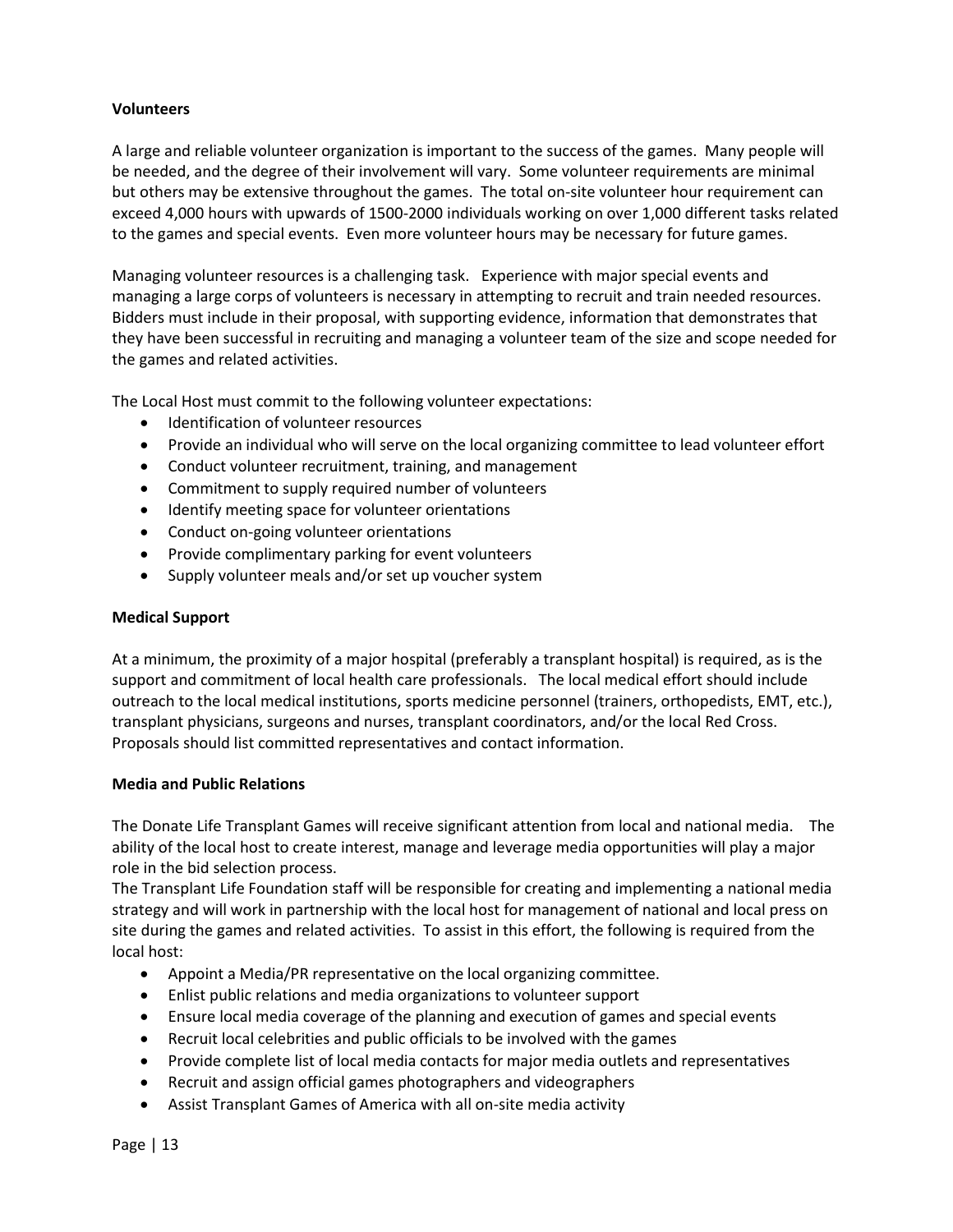#### **Local Organ & Tissue Donor Awareness Campaign**

The overall mission of the Transplant Games is to increase organ and tissue donor awareness and to increase the number of individuals on designated donor lists. The local host, working with the community is required to devise and execute a campaign in conjunction with the games that incorporate local residents, schools, businesses as well as their employees and governments. The campaign must include a mechanism for measuring the success of the effort.

#### **VIP Involvement**

Involvement of local government, business and civic leaders is an important component of a successful Transplant Games of America event. Local celebrity involvement is also important especially for preevent endorsements and on-site activities.

## **RFP BID REQUIREMENTS**

**Questions regarding the Transplant Games of America or the bid process can be directed to:**

**Transplant Games of America C/O Transplant Life Foundation 1595 Galbraith Ave. SE Suite 500 Grand Rapids, MI 49546 (616) 356-2331 (616) 356-2522 Fax** [b.ryan@transplantLF.org](mailto:bill.ryan@transplantgamesofamerica.org)

**BID SUBMISSION DEADLINE IS 11:59 p.m. Friday, March 15, 2022**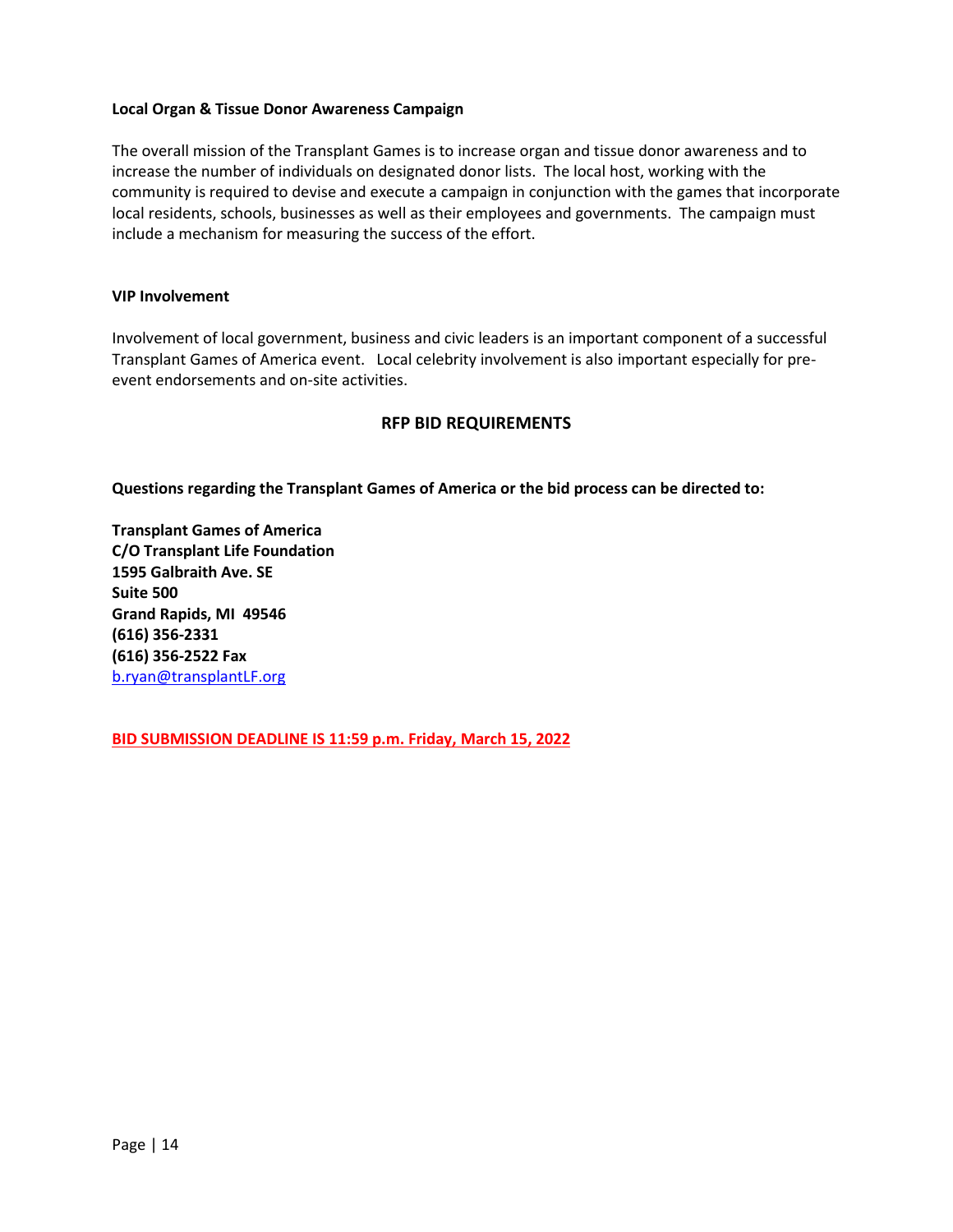# **Notice of Intent To Submit a Bid for the 2024 Donate Life Transplant Games®**

Please complete and fax this form and any supporting information to (616) 356-2522. Along with your **"Notice of Intent"** form, please submit a listing and a map of all proposed venues and a Meeting Planner Kit. The Transplant Life Foundation reserves the right to decline any intent or proposal at its sole discretion, for any reason.

| <b>Proposed City:</b>           |  |
|---------------------------------|--|
| <b>Main Venue:</b>              |  |
|                                 |  |
| <b>Tentative Dates:</b>         |  |
| <b>Local Host Organization:</b> |  |
|                                 |  |

#### **Acknowledgments:** *please check the following*

- We have reviewed the Request for Proposal to host the Donate Life Transplant Games and our local host organization believes that our site is able to meet all specifications as outlined.
- $\Box$  We are aware of the bid fee requirements should we be selected to host a future Donate Life Transplant Games

| <b>Individual Responsible</b><br><b>For Bid Preparation:</b> |       |  |
|--------------------------------------------------------------|-------|--|
| (Name, Address, Phone<br>and email)                          |       |  |
|                                                              |       |  |
|                                                              |       |  |
| Signature:                                                   | Date: |  |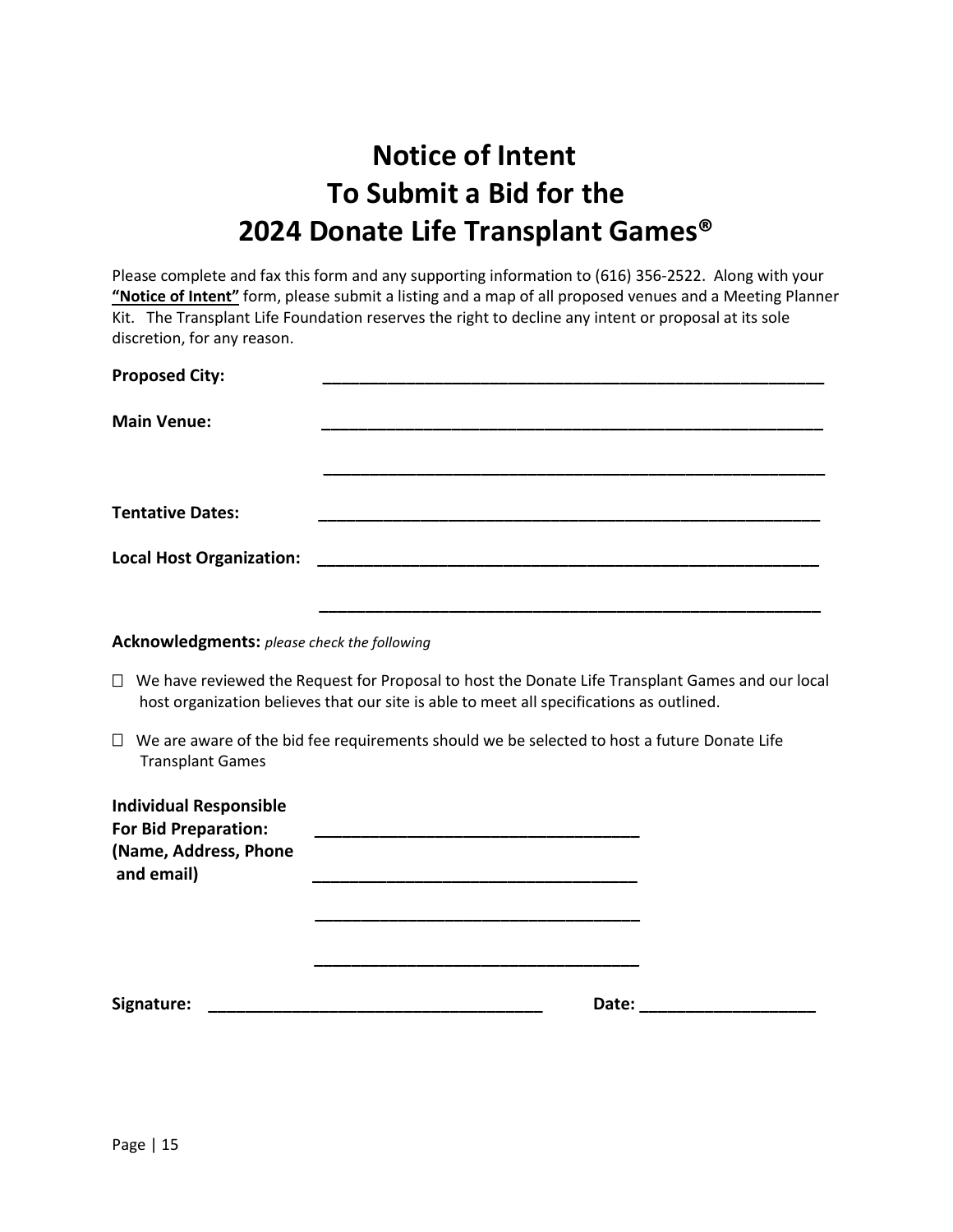## **Proposal Checklist**

#### **Cover Letter**

- $\Box$  Summary/Overview of Host Institution, Host Venue, and destination city
- $\Box$  Confirmation that Host will meet all RFP specifications and requirements, or provide detailed list of exceptions
- $\Box$  Advantages and potential challenges of site
- $\Box$  List of references for Host Institution and Host Venue

#### **Responsibilities of Local Host**

- □ Potential Volunteer Local Organizing Committee Members
- $\Box$  Public Relations and Marketing
- □ Event Management Support
- Volunteer Management
- □ Medical Support
- □ Local Host Activities (5K Race/Walk, local trips, local greeters and ambassadors)
- □ Fundraising and Community/Corporate Recruitment

#### **Host Institution Partnership**

 $\Box$  List committed institutional resources, support, and contacts

#### **Local Host Partnerships**

- $\Box$  Outreach to various local entities and organizations
- $\Box$  Organ donation awareness events and plans

#### **Fund Development and Sponsorship**

- $\Box$  Commitment of the Local Host to raise funds and secure sponsorships
- $\Box$  Research and apply for government and private foundation grants
- $\Box$  Professional Fund-raising support
- $\Box$  Ability of local host to identify and secure additional local resources to offset costs

#### **Human Resources**

- $\Box$  Local event manager identified
- $\Box$  Sports site managers
- $\Box$  Officials
- Volunteer coordinator identified
- □ Volunteer recruiting plan
- Volunteer data base
- $\Box$  Commitment and documentation to provide up to 4,000 of volunteer support
- $\Box$  Meeting space for volunteer orientations
- $\Box$  Free volunteer parking

#### **Medical Services**

- $\Box$  Proximity of major hospital (preferably a transplant hospital)
- $\Box$  Support and commitment of local health care professionals
- □ Local medical committee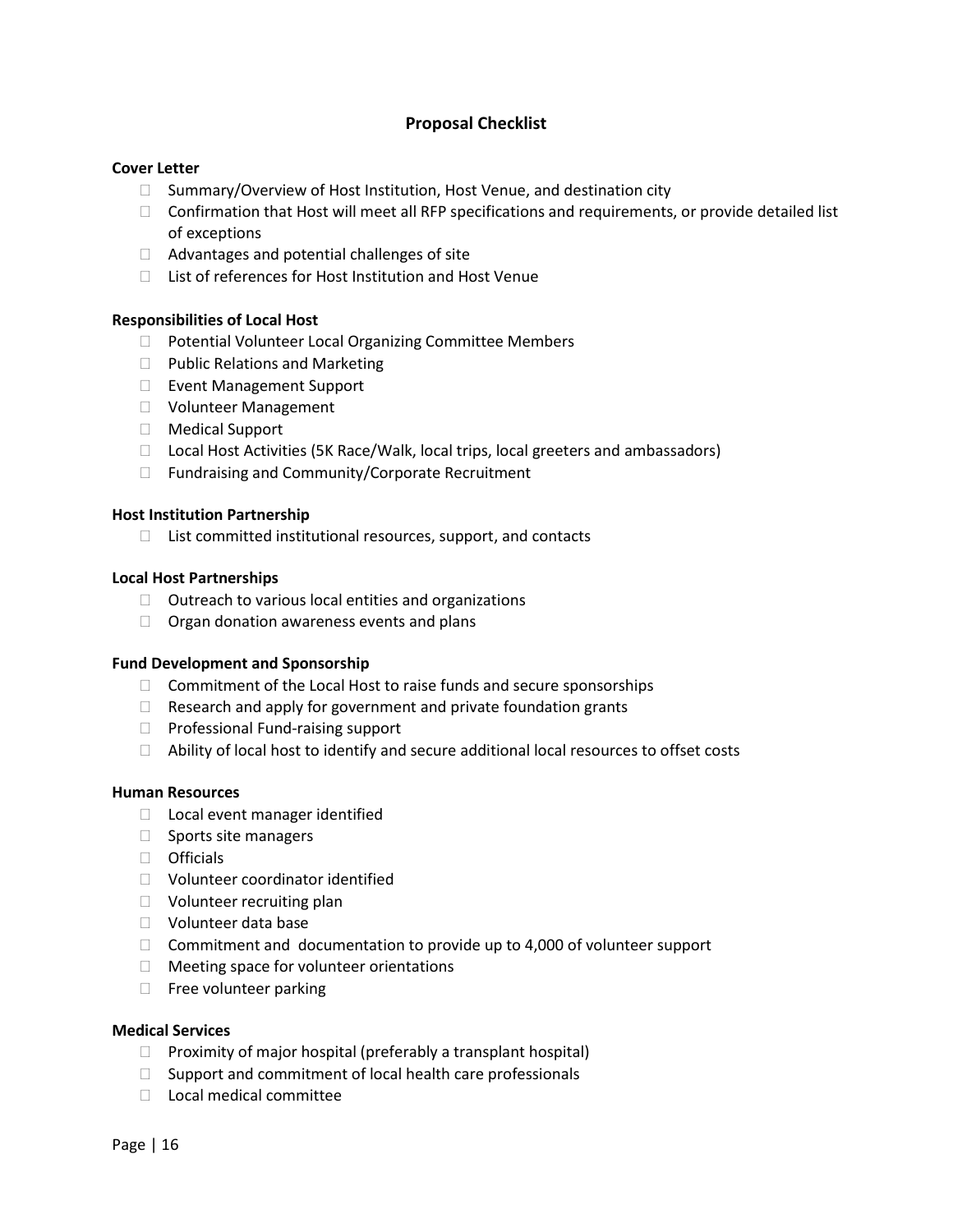# **Proposal Checklist**

#### **Media and Public Relations**

- $\Box$  Willingness to collaborate with national efforts to leverage media opportunities
- $\Box$  Volunteer support of public relations and marketing groups
- $\Box$  Local media access
- $\Box$  Local celebrities, public figures, local sports team mascots
- $\Box$  Contact list for major media

#### **Local Organ and Tissue Donor Awareness Campaign**

- Concept
- □ Measurement tools

#### **Site Criteria**

- Dates identified for 2020 Donate Life Transplant Games
- $\Box$  Identify local event conflicts

#### **Transportation**

- $\Box$  Major airport with competitive air services
- $\Box$  Airline or destination management company
- $\Box$  Scope of services-staff car rentals, motor coaches, limos, taxis, para-transit capabilities

#### **Venues**

- $\Box$  Desirable destination for participants and their families
- □ Single competition venue
- $\Box$  Chart of distances between venues and available lodging sources
- Alternative venues
- $\Box$  Venue costs, sample agreements, floor plans, rate sheets
- □ Availability of sport equipment
- $\Box$  Insurance requirements
- $\Box$  Tourism information for location and surrounding areas

#### **Accommodations**

- $\Box$  Single off-campus and single on-campus cluster availability
- $\Box$  Number of available rooms
- $\Box$  Chart of distances to competition venues
- □ Lodging price ranges
- $\Box$  Housing bureau/reservation services
- $\Box$  Complimentary breakfast
- $\Box$  Complimentary function space